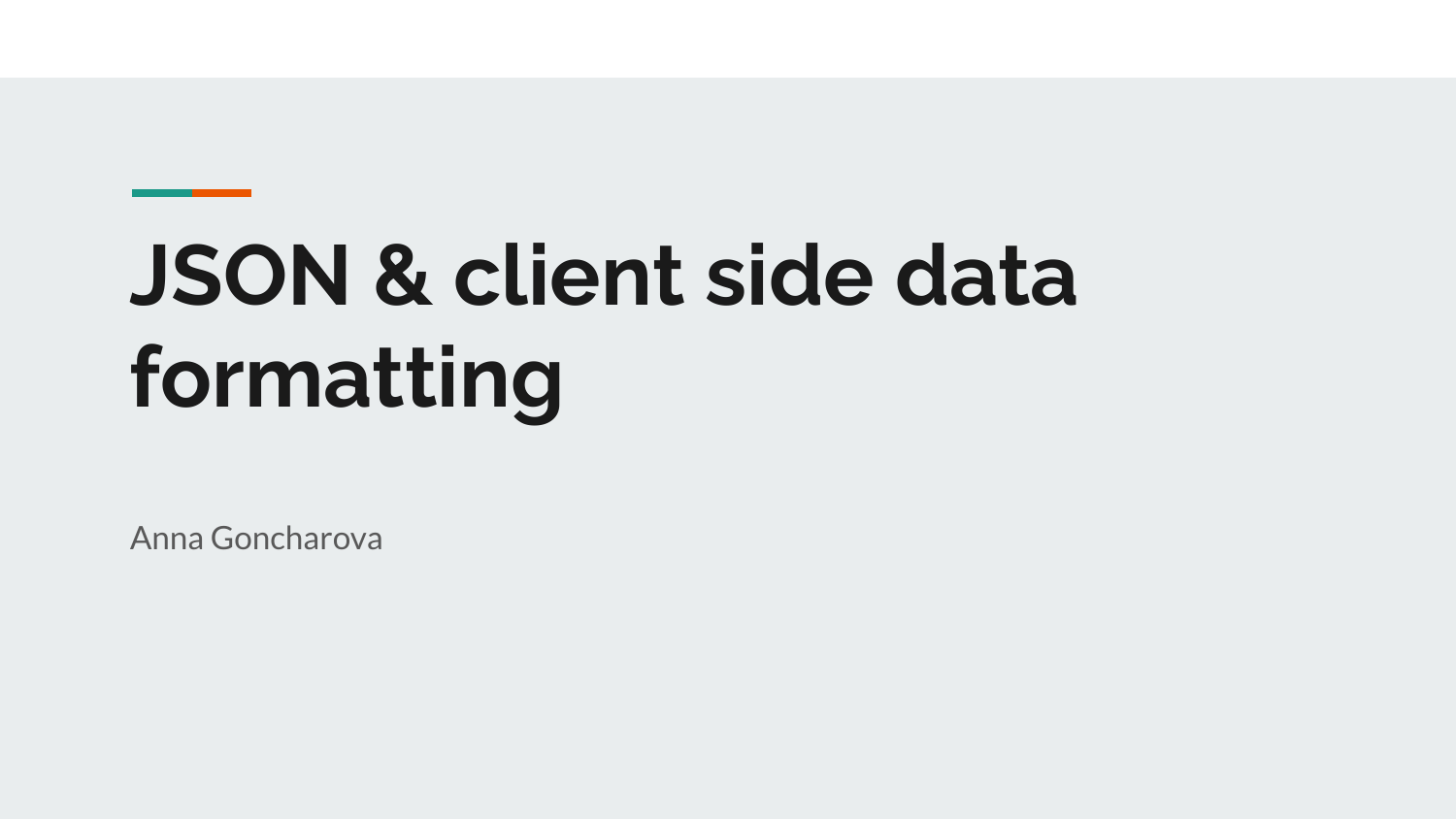#### **What is JSON?**

- a lightweight text-only data format
- syntactically similar to JavaScript object definitions => data represented in JSON can easily be converted into a JavaScript object
- vice versa gives us an easy way to store Javascript objects as text
- since the data is in text form, it can be used by different programming languages and can be sent between computers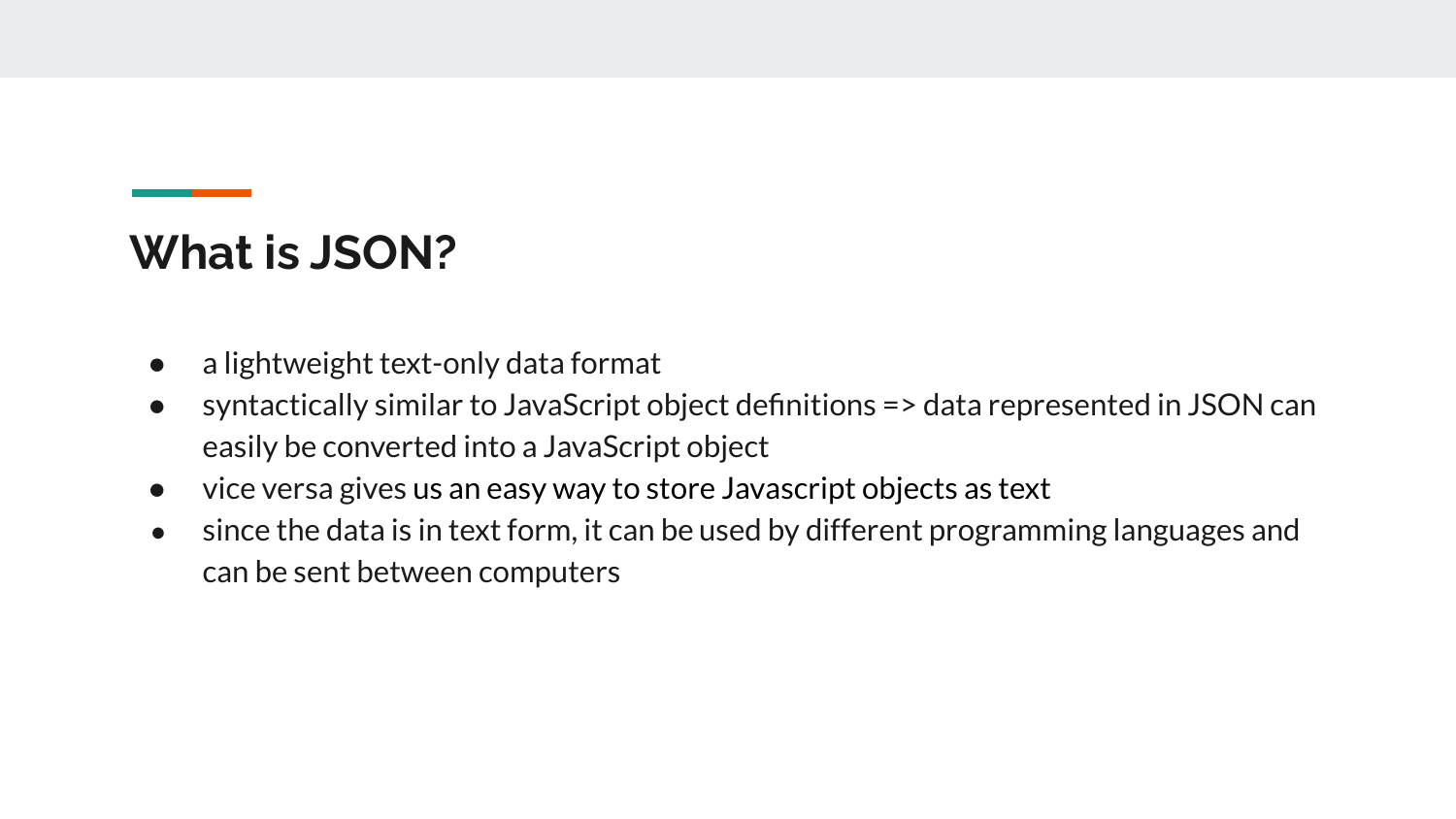#### **JSON syntax rules**

- data is written in name/value pairs separated by commas
- Ex: **"name":"John"**
- $\bullet$  field name in quotes + colon + value
- values must be of one of the following types: string, numeric, object, array, boolean, null
- curly braces are used for objects and square brackets for arrays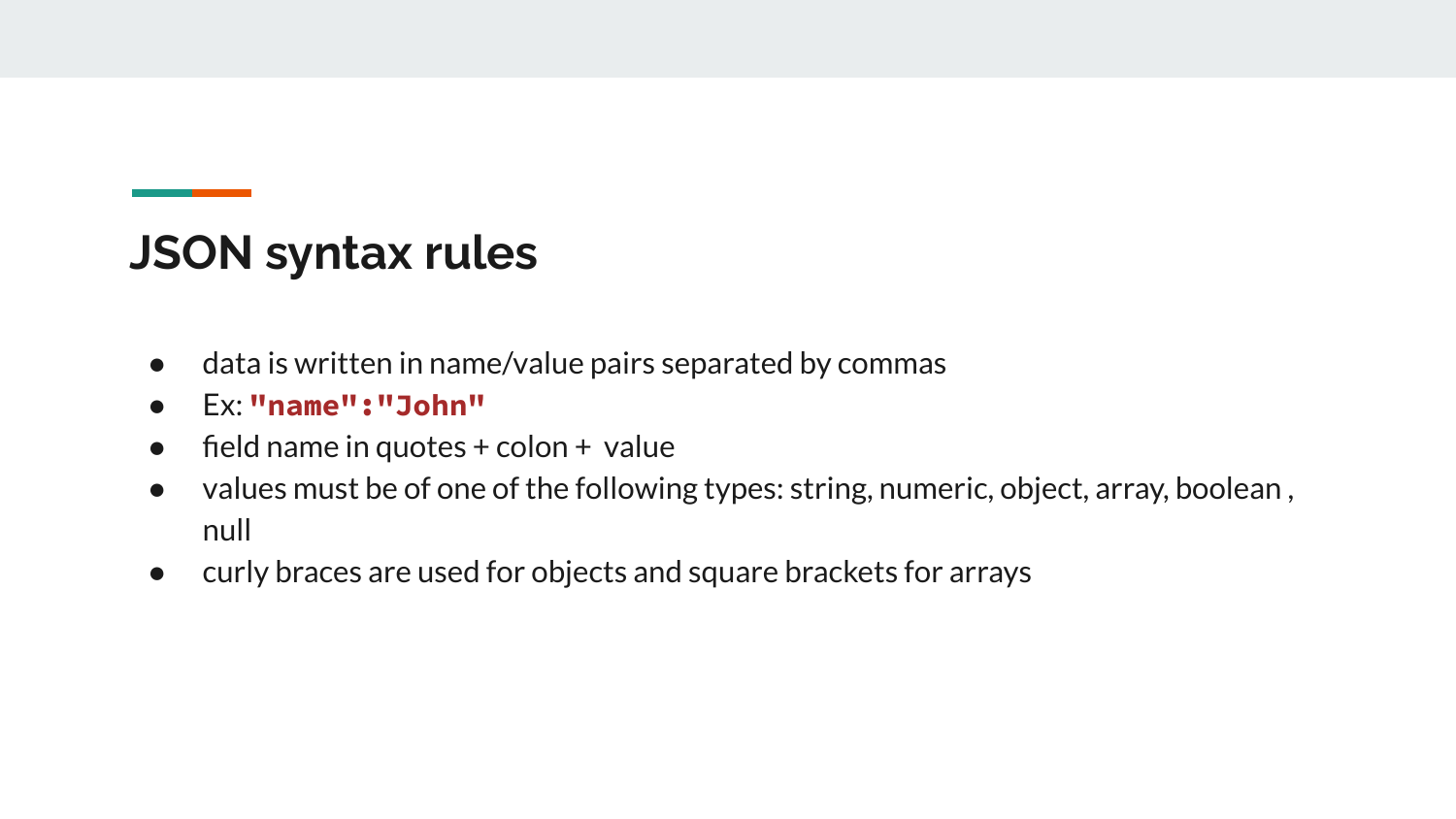#### **JSON example**

**'{"name":"John", "age":39, "city":"New York"}'**

● a string that defines an object with 3 properties: name, age and city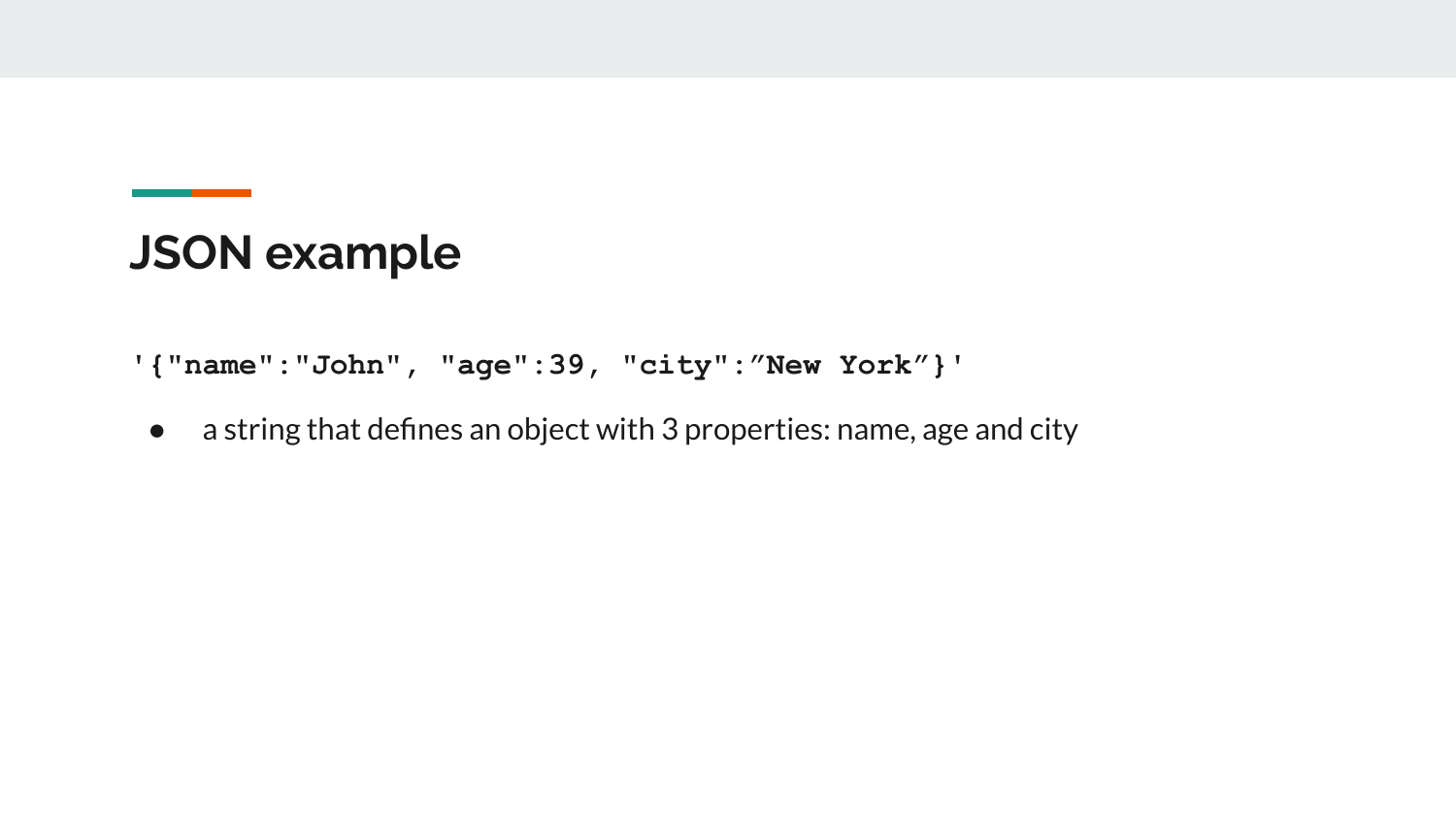### **JSON functions in JavaScript**

- JSON.parse(put a JSON string here parses JSON into a JavaScript object
- const obj = JSON.parse('{"name":"John", "age":30, "city":"New  $York"$ }');
- JSON.stringify(JavaScript object turns a JavaScript object into a JSON
- $\bullet$  const myJSON = JSON.stringify(obj);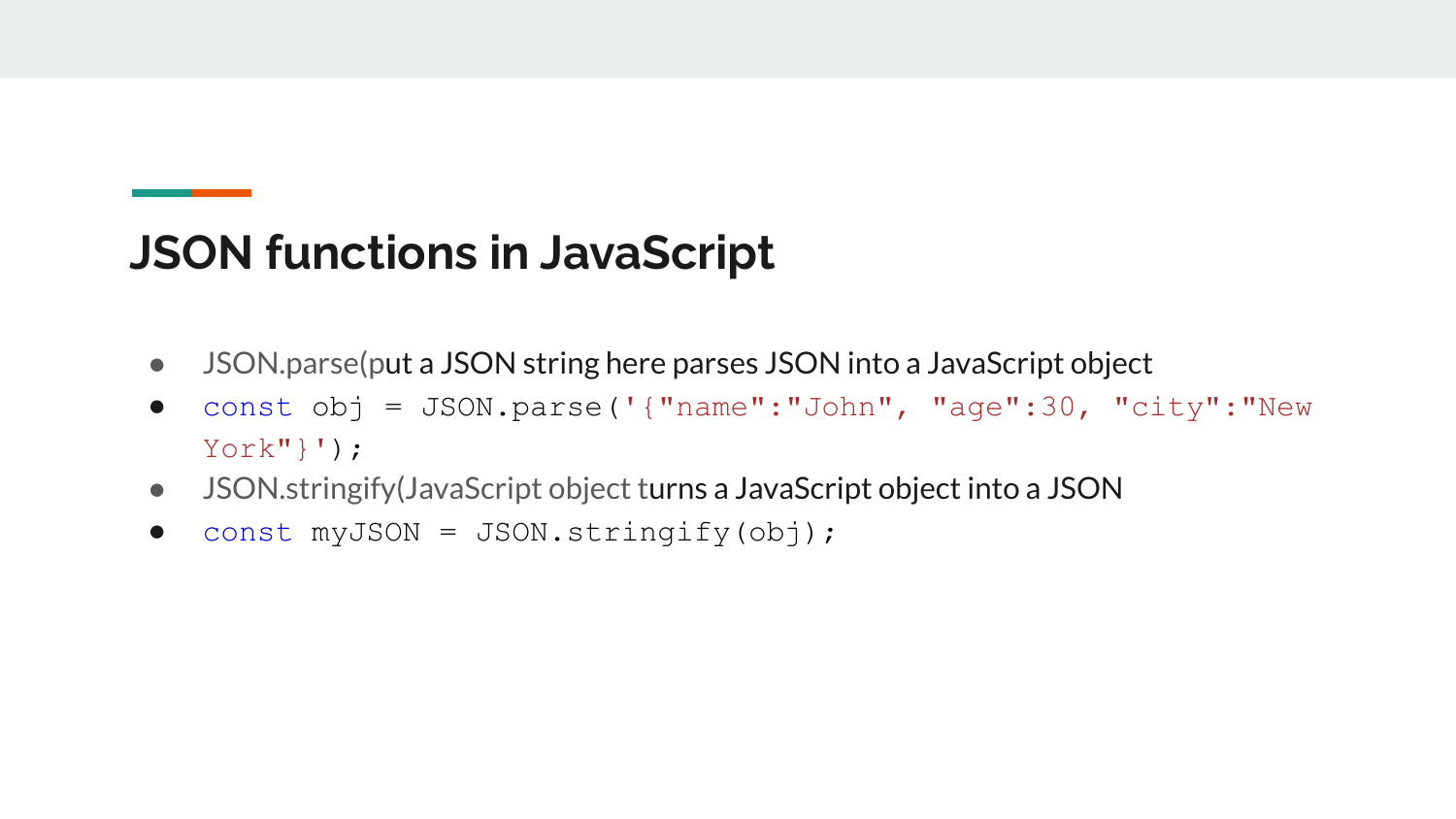## **Client side data formatting with JSON and HTML**

- Often answers to SQL queries will be returned in JSON format from the server
- Because we can easily convert between JavaScript objects and JSON, we can manipulate the data from the client-side
- No need to query again!